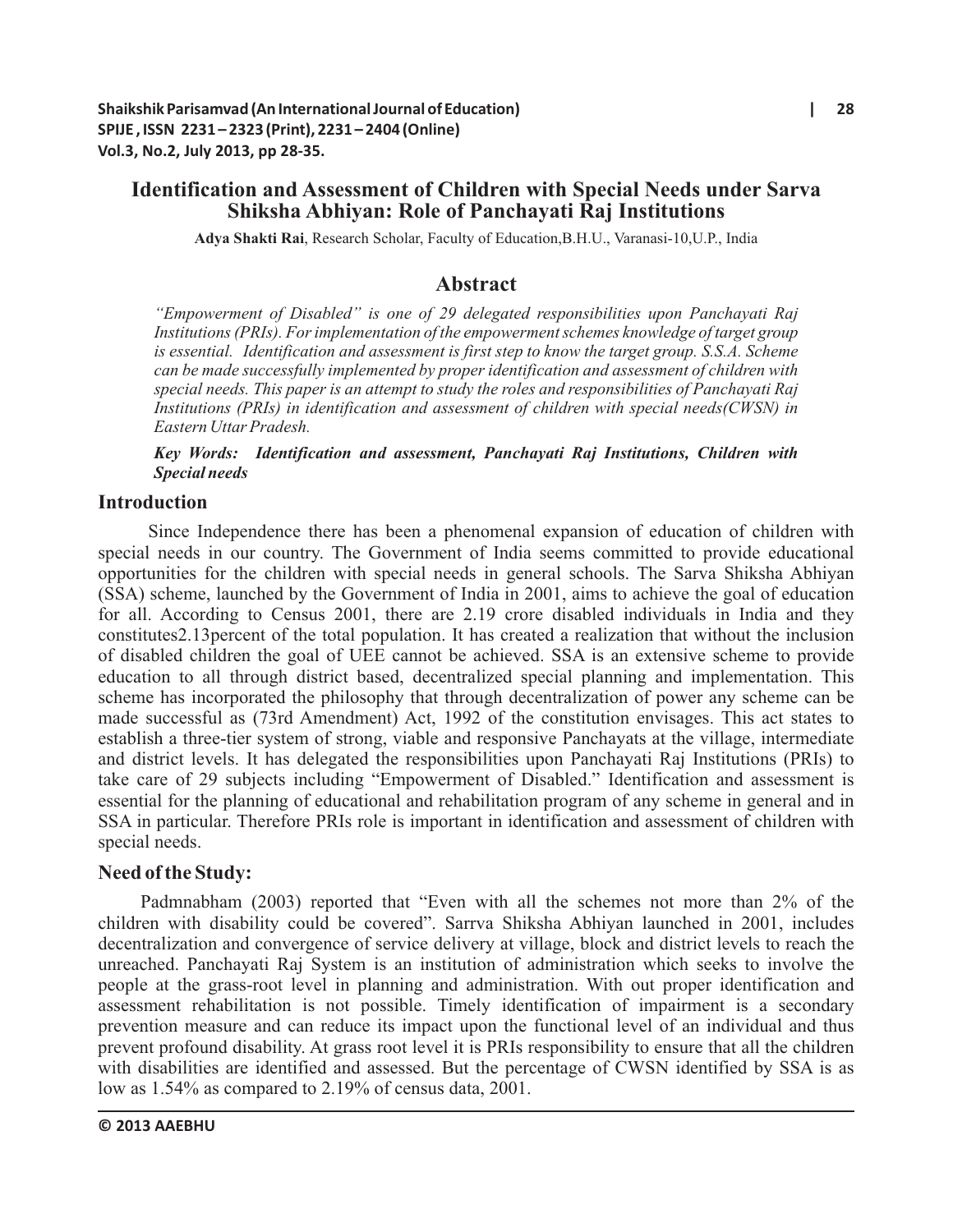## **SPIJE, Vol.3, No.2, July 13 | 29**

On the basis of above discussion following questions arose: (i) Is it possible to provide education to CWSN without proper identification and assessment? (ii) How effectively PRIs's are playing role in identification and assessment of CWSN? Hence, to find answers to these questions the present study was undertaken with the focus on the "Identification and Assessment of Children with Special Needs under Sarva Shiksha Abhiyan: Role of Panchayati Raj Institutions"

## **Objectives of the Study:**

The objectives of the study were as follows;

- 1) To study the role of Panchyati Raj Institutions (PRIs) in identification of children with special needs.
- 2) To study the role of Panchayati Raj Institutions( PRIs) in assessment of children with special needs.

#### **Methodology:**

In present study descriptive survey method was adopted.

#### **Population:**

The universe of the study comprised of all three tiers of Panchyati Raj Institutions in eastern Uttar Pradesh.

#### **Sampling Method and Sample**

Multi stage sampling method was adopted to select the sample for the study. The sample for the study was drawn as mentioned below :

### **Stage I**

**Selection of Districts –** In eastern Uttar Pradesh selection of five districts from five divisions i.e. Azamgarh, Basti, Gorakhpur, Mirzapur and Varanasi Division was made on the basis of consideration of head quarter of the divisions. From each division of Eastern Uttar Pradesh one District was selected (the head quarter of that division).

#### **Stage II**

**Selection of Blocks –** The total number of blocks in Azamgarh, Basti, Gorakhpur, Mirzapur and Varanasi district is 22, 14, 19, 12 and 8 block and out of them approx 10% of blocks from each district head quarter have been selected randomly

## **Stage III**

**Selection of Village Panchayats –** The 10% of total number of Gram Panchayats from selected blocks have been selected randomly and from each gram panchyat 10 villagers have been selected purposively for cross validation of data obtained by Panchyati Raj Institutions representatives.

#### **Selection of Respondents –**

The sample of respondents has been drawn from PRI representatives (Gram Panchayat, Kshetra and Zila Panchayat. The list of Zila Panchayat members was obtained from the officials of respective districts of Uttar Pradesh. Similarly, the list of Kshetra and Gram Panchayat members was obtained from the officials of blocks of Uttar Pradesh. Following representatives/authorities at all three tiers i.e. Zila, Kshetra and Gram Panchayats were contacted.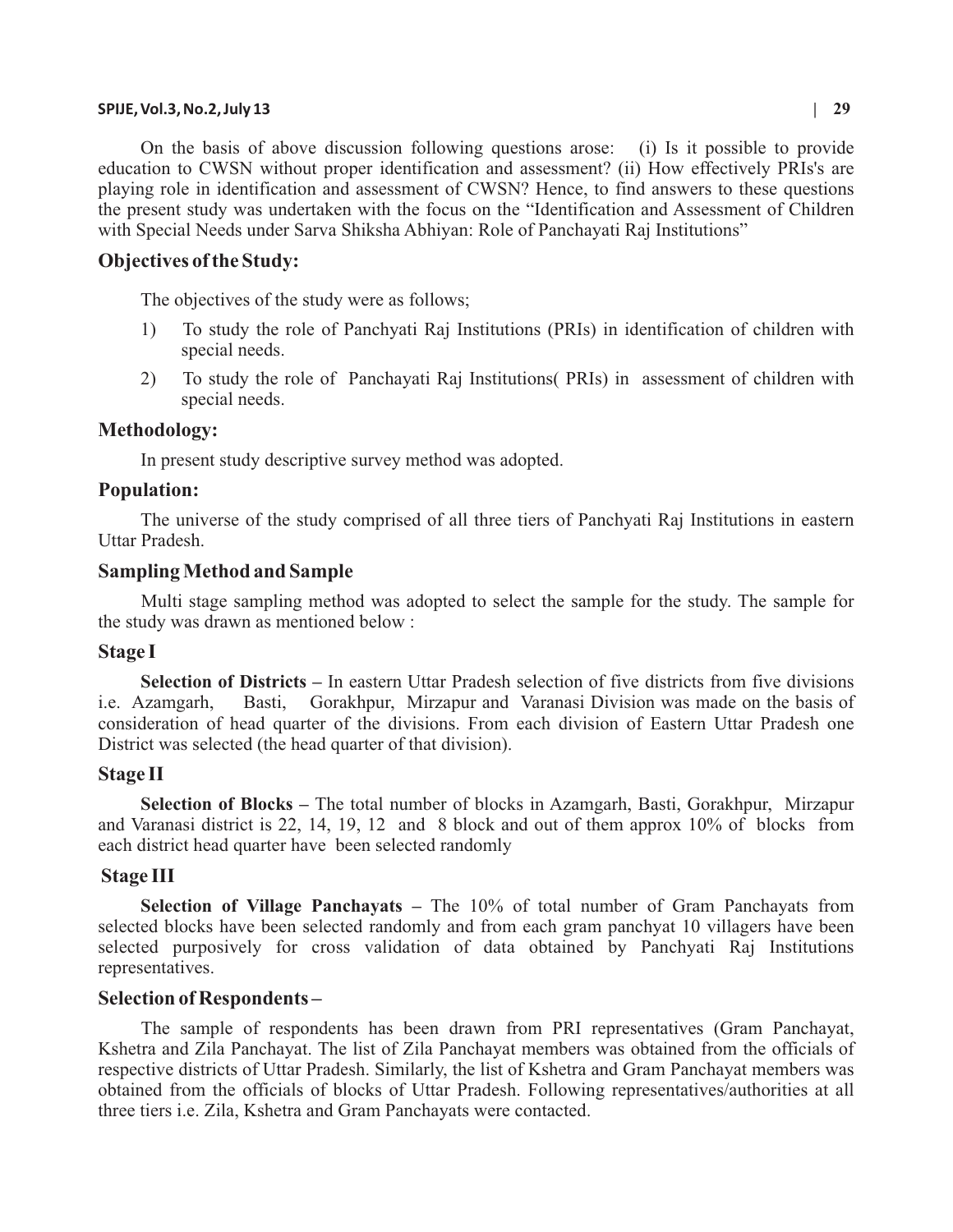| Level/Tier | <b>Public Representative</b>  | <b>Government Representative</b>  |
|------------|-------------------------------|-----------------------------------|
| District   | President (District Panchyat) | Chief Executive Officer (CEO)     |
| Block      | <b>Block Pramukh</b>          | Block Development Officer (BDO)   |
| Village    | Gram Pradhan                  | Village Development Officer (VDO) |

**Table 1: Representatives/ Authorities at all three tiers contacted for data collection**

In all 126 representative and authorities filled the questionnaire. Out of 126, the number of representative and authorities at Gram Panchayat level: 102, that of Block level: 14 and that of Zila Panchayat level: 10 and 510 villagers were interviewed to obtain the information regarding role played by PRIs in inclusion of children with special needs under Sarva Shiksha Abhiyan.

# **Tools of Data Collection:**

The researcher used 2 self developed tools for collecting the data;

- 1. Questionnaire for PRIs representatives. Questionnaire having 44 questions both open as well as close ended related to different dimensions of rehabilitation of children with special needs.
- 2. Structured interview schedule for collecting informations from Villagers regarding the role being played by PRIs representatives in inclusion of children with special needs under Sarva Shiksha Abhiyaan. It consists of 24 open as well as close ended questions.

# **Data Analysis:**

The data obtained on interview schedule and questionnaire was analyzed by using frequencies and percentages.

# **1. THE ROLE OF PRIs IN IDENTIFICATION OF CHILDREN WITH SPECIAL NEEDS**

The first objective of this study was, 'to study the role of Panchyati Raj Institutions (PRIs) in identification of children with special needs". The data obtained in this respect have been reported with frequency and percentage. The related results based on them have been given below in Table 2.

| Table 2: Summary of item, frequency and percentage of public and government representatives |  |  |  |  |
|---------------------------------------------------------------------------------------------|--|--|--|--|
|---------------------------------------------------------------------------------------------|--|--|--|--|

| S.                       |                                                 |         | Responses      |               |                |               |                |               |                |               |          |               |                |               |
|--------------------------|-------------------------------------------------|---------|----------------|---------------|----------------|---------------|----------------|---------------|----------------|---------------|----------|---------------|----------------|---------------|
| N                        |                                                 | Repres  | Village        |               |                |               | <b>Block</b>   |               |                |               | District |               |                |               |
|                          |                                                 | entatio | Yes            |               | N <sub>0</sub> |               | Yes            |               | N <sub>0</sub> |               | Yes      |               | N <sub>o</sub> |               |
|                          | Statement of the Items                          | n type  | F              | $\frac{0}{0}$ | F              | $\frac{0}{0}$ | F              | $\frac{0}{0}$ | F              | $\frac{0}{0}$ | F        | $\frac{0}{0}$ | F              | $\frac{0}{0}$ |
| $\mathbf{1}$             | Surveys to identify                             | Public  | 21             | 41            | 30             | 59            | $\overline{2}$ | 29            | 5              | 71            |          | 20            | 4              | 80            |
|                          | <b>CWSN</b>                                     | Govt    | 18             | 35            | 33             | 65            | $\overline{2}$ | 29            | 5              | 71            |          | 20            | 4              | 80            |
| $\overline{\mathbf{ii}}$ | Training for early<br>Detection &identification | Public  | 00             | 00            | 51             | 100           | $\theta$       | $\Omega$      | 7              | 100           | $\Omega$ | $\Omega$      | 5              | 100           |
|                          |                                                 | Govt    | 00             | 00            | 51             | 100           | $\overline{0}$ | $\Omega$      | $\overline{7}$ | 100           | $\theta$ | $\theta$      | 5              | 100           |
| iii                      | Arrange equipments<br>for identification        | Public  | 00             | 00            | 51             | 100           | $\Omega$       | $\Omega$      |                | 100           | $\Omega$ | $\Omega$      | 5              | 100           |
|                          |                                                 | Govt    | 00             | 00            | 51             | 100           | $\theta$       | $\Omega$      |                | 100           | $\Omega$ | $\Omega$      | 5              | 100           |
| iv                       | Aware school teachers                           | Public  | 0 <sup>0</sup> | 00            | 51             | 100           | $\theta$       | $\Omega$      |                | 100           | $\Omega$ | $\Omega$      | 5              | 100           |
|                          | About general symptoms                          | Govt    | 00             | 00            | 51             | 100           | $\theta$       | $\Omega$      | 7              | 100           | $\Omega$ | $\Omega$      | 5              | 100           |
| $\mathbf{V}$             | Detect and identify of                          | Public  | 30             | 59            | 21             | 41            | $\overline{4}$ | 57            | 3              | 43            | $\Omega$ | $\Omega$      | 5              | 100           |
|                          | <b>CWSN</b>                                     | Govt    | 28             | 55            | 23             | 45            | 3              | 43            | 4              | 57            | $\theta$ | $\theta$      | 5              | 100           |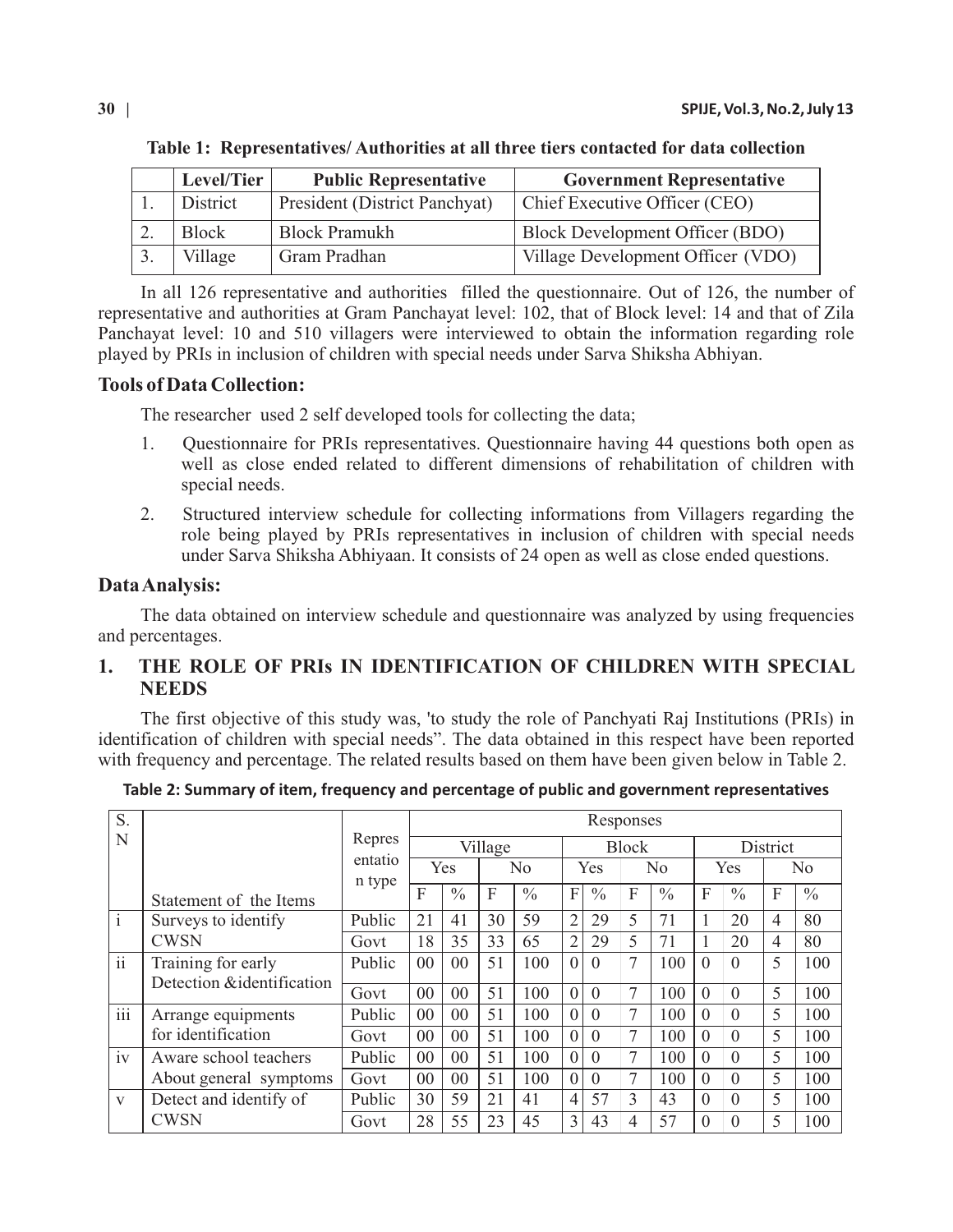## **Interpretation:**

 The above table reveals the status of participation of PRIs representatives regarding the early detection and identification of children with special needs under the Sarva Shiksha Abhiyan scheme. Knowledge of target group is essential to make any program successful. Hence, Survey must be conducted to identify the children with special needs. On role of conducting survey to identify children with special needs, at the village level 30 i.e. 59% of public representative members reported that no such role had been undertaken while 21 i.e. 41% reported that they had surveyed to identify children with special needs. Similarly, 33 i.e. 65% of government representatives reported of no survey have been conducted while 18 i.e. 35% reported of conducting survey. At the block level 5 i.e.71% of public as well as government representative members reported that no such role had been undertaken while 2 i.e. 29% reported that they had surveyed to identify children with special needs. At the district level 4 i.e. 80% of public as well as government representative members reported that no such role had been undertaken while 1 i.e.20% reported that they had surveyed to identify children with special needs.

Regarding arrangement of training for personnel conducting the work of identification of children with special needs, public as well as government representatives of panchayati raj members at all three tiers stated that no such work had been done by them.

Public as well as government representatives of panchayati raj members at all three tiers reported that no provision regarding the arrangement of equipments for identification of children with special needs has been made.

Awareness of school teachers regarding general symptoms of disability can be the best measure to prevent disability. Regarding, the role of creating awareness among school teachers about the general symptoms of disability all surveyed public as well as government representatives of panchayati raj members reported 'no'.

On the issue of detection and identification of children with special needs, at the village level 21 i.e. 41 % of public representatives of panchayati raj members reported that no such work had been done while 30 i.e. 59 % reported that identification work had been done. At the block level 3 i.e.43 % of public representatives of panchayati raj members reported of no such work in this regard while 4 i.e 57 % reported that identification work had been done. Similarly when same questions were asked to government representatives of PRIs, at village level 23 i.e. 45 % reported that no such work had been done while 28 i.e. 55 % reported that identification work had been done. At the block level 4 .i.e. 57 % of public representatives of panchayati raj members reported that no work had been done in this regard while 3 i.e. 43 % reported that identification work had been done. All 5 i.e. 100 % of district level representatives including both public as well as government said no work of identification had been done at their level. All the representatives reported in affirmation said that this work was being conducted by Primary health centers.

**Discussion:** The above result clearly shows that the intervention strategies adopted by the Panchayati Raj Institutions (PRIs) in Eastern Uttar Pradesh of India for early detection and identification of disability are not satisfactory. More than half of the representatives reported of not conducting survey. On the other hand, some surveyed children had only been recommended to Primary Health Centers for identification. Further, No work had been done at any level regarding arrangement of training for personnel involved in identification, arrangement of equipments for identification and creating awareness among school teachers regarding general symptoms of disability. Panchayats are government at their own level and must be accountable to the citizen of all kind. By identification of children with special needs over all needs of this area can be assessed but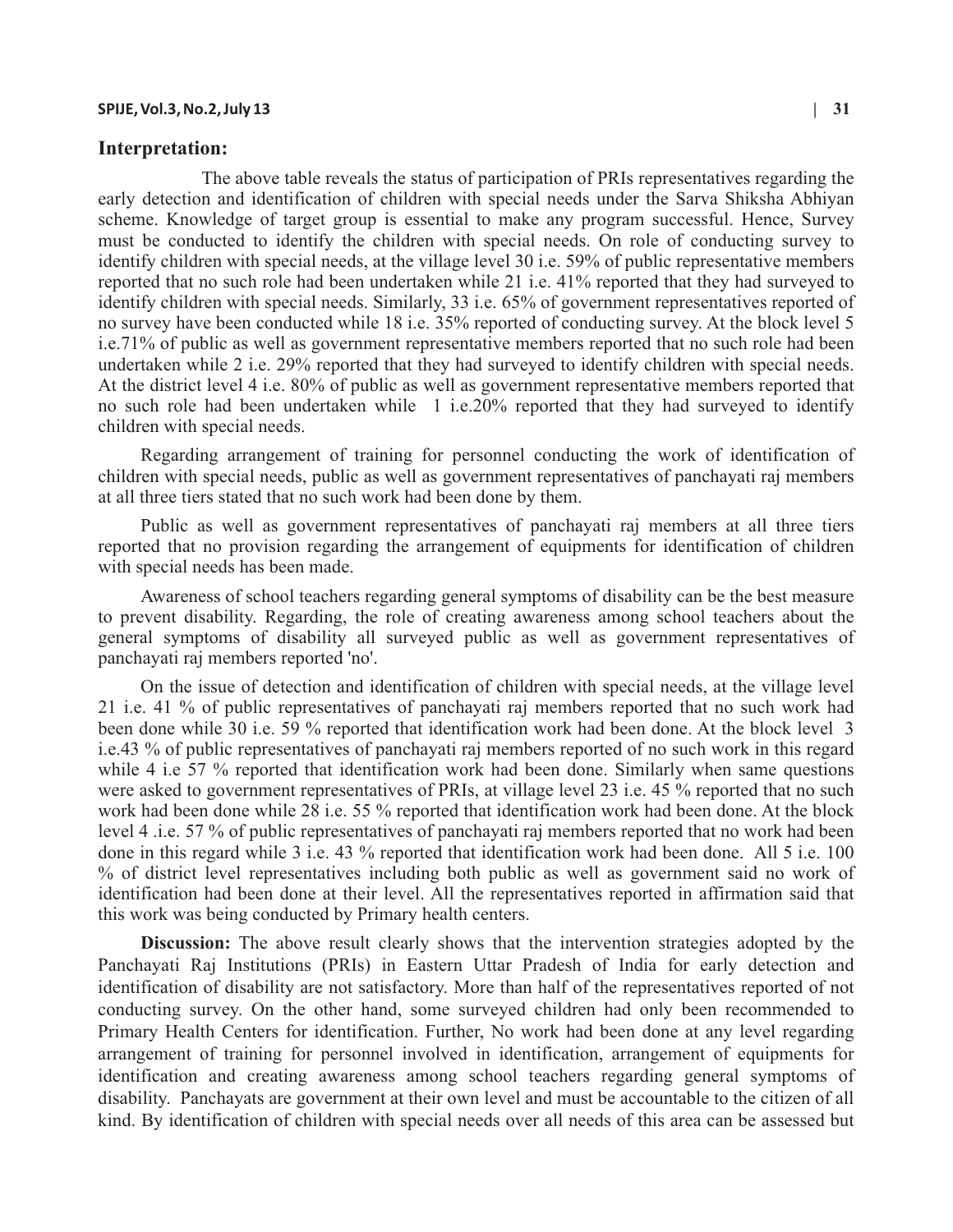this work is not being done by PRIs. The results are supported by remark of Hirway (1989) that, Panchayati Raj structures set up in our country were not doing very well and there was a need to revitalize them. It is also supported by the findings of research conducted by Misra (2002) which reports that local administration and rural development programmes were minimal and targets set by the government were not achieved at all.

# **2. Role of Panchyati Raj Institutions ( PRIs) in assessment of Children With Special Needs.**

The second objective was, 'to study the role of Panchayati Raj Institutions (PRIs) in assessment of children with special needs. The data in this respect were reported with frequency and percent and the results are given in Table 3.

| S.<br>N                  |                                                                  |                  |                | Responses      |                |               |                |                |                |               |                 |                  |                |               |
|--------------------------|------------------------------------------------------------------|------------------|----------------|----------------|----------------|---------------|----------------|----------------|----------------|---------------|-----------------|------------------|----------------|---------------|
|                          | Statement of the Items                                           | Re-<br>presenta- | Village        |                |                |               | <b>Block</b>   |                |                |               | <b>District</b> |                  |                |               |
|                          |                                                                  | tion type        | Yes            |                | N <sub>0</sub> |               | Yes            |                | No             |               | Yes             |                  | No             |               |
|                          |                                                                  |                  | $\overline{F}$ | $\frac{0}{0}$  | $\overline{F}$ | $\frac{0}{0}$ | F              | $\frac{0}{0}$  | $\overline{F}$ | $\frac{0}{0}$ | F               | $\frac{0}{0}$    | F              | $\frac{0}{0}$ |
| $\mathbf{i}$             | Encourage parents for<br>proper assessment of<br>disability      | Public           | 17             | 33             | 34             | 67            | $\overline{2}$ | 29             | 5              | 71            | $\overline{0}$  | $\boldsymbol{0}$ | 5              | 100           |
|                          |                                                                  | Govt             | 14             | 27             | 37             | 73            | $\overline{4}$ | 57             | 3              | 43            | $\theta$        | $\theta$         | 5              | 100           |
| $\overline{\mathrm{li}}$ | Ensure assessment of                                             | Public           | 06             | 12             | 45             | 88            | $\theta$       | $\overline{0}$ | $\overline{7}$ | 100           | $\theta$        | $\overline{0}$   | 5              | 100           |
|                          | identified CWSN by<br>specialist                                 | Govt             | 05             | 10             | 46             | 90            | $\mathbf{1}$   | 14             | 6              | 86            | $\theta$        | $\theta$         | 5              | 100           |
| <b>lii</b>               | Constitute team of<br>experts for assess-<br>ment at block level | Public           | 21             | 41             | 30             | 59            | $\overline{2}$ | 29             | 5              | 71            | $\overline{2}$  | 40               | $\overline{3}$ | 60            |
|                          |                                                                  | Govt             | 20             | 39             | 31             | 61            | 3              | 43             | $\overline{4}$ | 57            | $\overline{2}$  | 40               | $\overline{3}$ | 60            |
| Iv                       | Refer to suitable<br>places to assess<br>disability              | Public           | 24             | 47             | 27             | 53            | $\mathbf{1}$   | 14             | 6              | 86            | $\theta$        | $\overline{0}$   | 5              | 100           |
|                          |                                                                  | Govt             | 21             | 41             | 30             | 59            | $\overline{2}$ | 29             | 5              | 71            | $\overline{0}$  | $\overline{0}$   | 5              | 100           |
| $\overline{V}$           | Arrange adequate                                                 | Public           | 11             | 22             | 40             | 78            | $\overline{2}$ | 29             | 5              | 71            | $\overline{0}$  | $\theta$         | 5              | 100           |
|                          | tools necessary for<br>assessment                                | Govt             | 11             | 22             | 40             | 78            | $\overline{3}$ | 43             | $\overline{4}$ | 57            | $\overline{0}$  | $\overline{0}$   | 5              | 100           |
| Vi                       | Provide financial help                                           | Public           | 09             | 18             | 42             | 82            | $\theta$       | $\overline{0}$ | $\overline{7}$ | 100           | $\theta$        | $\theta$         | 5              | 100           |
|                          | for assessment                                                   | Govt             | $\overline{0}$ | $\theta$       | 51             | 100           | $\theta$       | $\overline{0}$ | 7              | 100           | $\theta$        | $\theta$         | 5              | 100           |
| Vii                      | <b>Ensure that</b>                                               | Public           | 00             | 0 <sup>0</sup> | 51             | 100           | $\theta$       | $\overline{0}$ | 7              | 100           | $\theta$        | $\theta$         | 5              | 100           |
|                          | assessment team is<br>adequately trained                         | Govt             | 00             | 0 <sup>0</sup> | 51             | 100           | $\theta$       | $\theta$       | 7              | 100           | $\theta$        | $\theta$         | 5              | 100           |
| Vii                      | Arrange training for                                             | Public           | 00             | 0 <sup>0</sup> | 51             | 100           | $\theta$       | $\theta$       | $\overline{7}$ | 100           | $\theta$        | $\theta$         | 5              | 100           |
| $\mathbf{i}$             | personnel involved in<br>assessment                              | Govt             | 0 <sup>0</sup> | 00             | 51             | 100           | $\theta$       | $\theta$       | 7              | 100           | $\overline{0}$  | $\mathbf{0}$     | 5              | 100           |

# **Table 3: Summary of item, frequency and percentage of public and government representatives**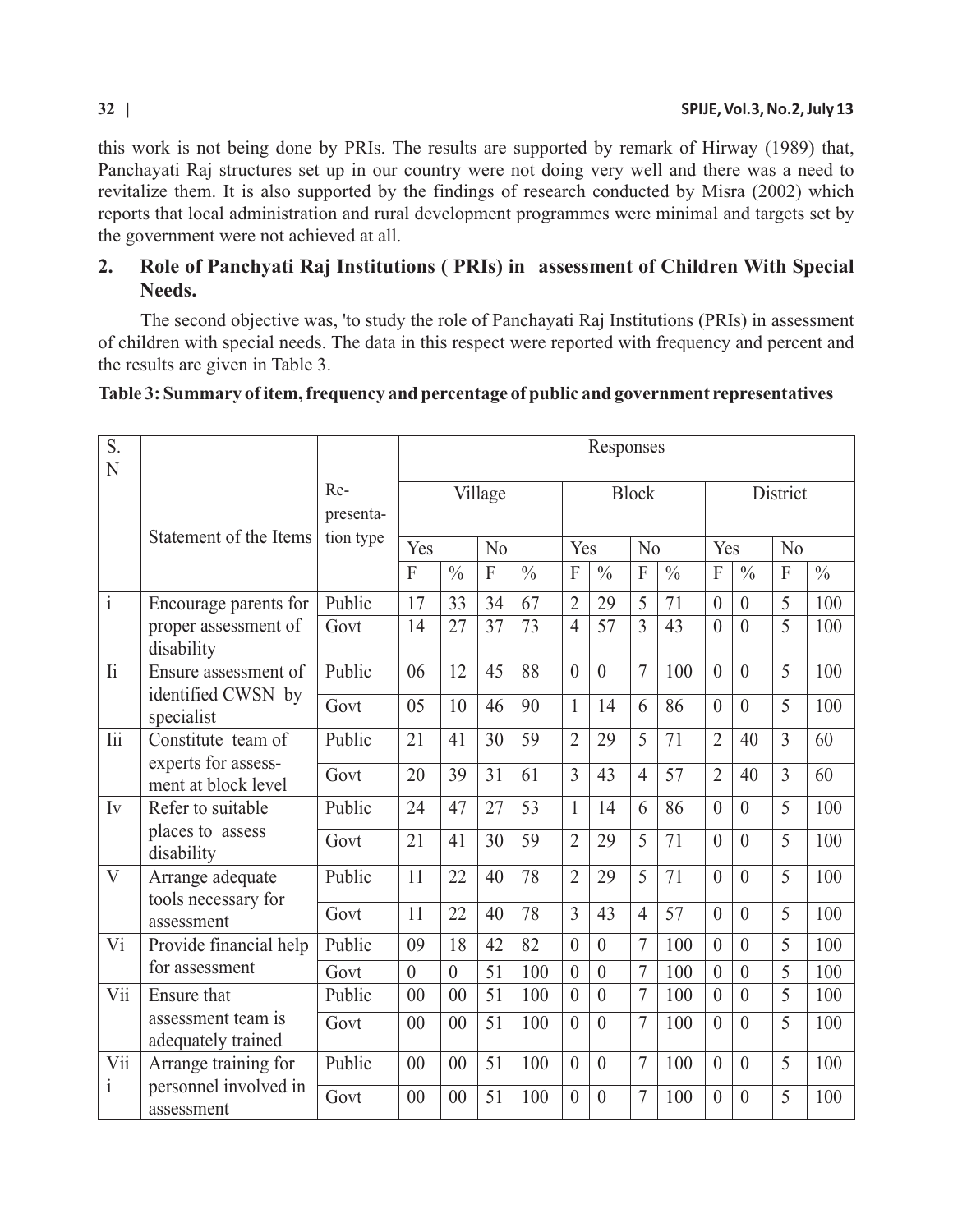### **Interpretation**

Above table 4.2, indicates the findings related to the role and responsibilities of PRIs members regarding assessment of children with special needs. At the village level 34 i.e. 67 % of public representation of PRIs members reported of not encouraging parents for proper assessment of disability while 17 i.e. 33 % reported of encouraging parents for proper assessment of disability. The positive responses are of three types-a) 9 i.e. 53% said that they encourage parents in meeting of gram panchayat, b) 7 i.e. 41 % reported of encouraging the parents as and when they meet, c) and 1 i.e. 6% reported that for encouraging the parents they visit their homes. At the block level 5 i.e. 71 % of public representation of PRIs members reported of not encouraging parents for proper assessment of disability while 2 i.e. 29 % reported of encouraging parents for proper assessment of disability. All 2 i.e. 29 % of responded who said about encouraging parents for assessment reported that they do so as and when the parents meet them i.e. they don't put any effort from their end for meeting the parents. At the district level 5 i.e. 100 % of public representation of PRIs members reported of not encouraging parents for proper assessment of disability. At the village level 37 i.e. 73 % of Government officials of PRIs members reported of not encouraging parents for proper assessment of disability while 14 i.e. 27 % reported of encouraging parents for proper assessment of disability. Government representatives at village level provided two types of responses-a) 6 i.e. 42 % reported that if all of sudden parent meets then they encourage, b) and 8 i.e. 58 % reported that they visit their (parent's) home for encouraging them. At the block level 3 i.e. 43 % of Government officials of PRIs members reported of not encouraging parents for proper assessment of disability while 4 i.e. 57 % reported of encouraging parents for proper assessment of disability. Positive responses show that they encourage if parents meet them. At the district level 5 i.e. 100 % of Government officials PRIs members reported of not encouraging parents for proper assessment of disability.

On the provision of ensuring assessment of identified children with special needs by specialist. At the village level 45 i.e. 88% Public members of PRIs were of opinion that no such provision has been made while 6 i.e. 12% opined that they had made such provisions. At the block level as well as district level 7 i.e. 100% Public members of PRIs were of opinion that no such provision has been made. Similarly, at the village level 46 i.e. 90% Government officials PRIs members were of opinion that no such provision has been made while 5 i.e. 10% opined that they had made such provisions. At the block level 6 i.e. 86% of Government officials PRIs members were of opinion that no such provision has been made while 1 i.e. 14% opined that they had made such provisions. At the District level 5 i.e. 100% of Government officials PRIs members were of opinion that no such provision has been made.

Competent experts' team for assessment of disability at block level is necessary to cater the need of proper assessment of all suffering children. On being asked regarding this at the village level 30 i.e. 59% of public representation of PRIs members reported of no expert team had been constituted at block level for proper assessment of disability while 21 i.e. 41% reported that need of proper assessment had been fulfilled by constituted expert team. At the block level 5 i.e. 71% of public representation of PRIs members reported of no expert team had been constituted at block level for proper assessment of disability while 2 i.e. 29% reported that need of proper assessment had been fulfilled by constituted expert team. At the district level 3 i.e. 60% of public representation of PRIs members reported of no expert team had been constituted at block level for proper assessment of disability while 2 i.e. 40% reported that need of proper assessment had been fulfilled by constituted expert team. When the same question had been asked to the government representatives of Panchyati Raj Institutions members at the village level 31 i.e. 61% of PRIs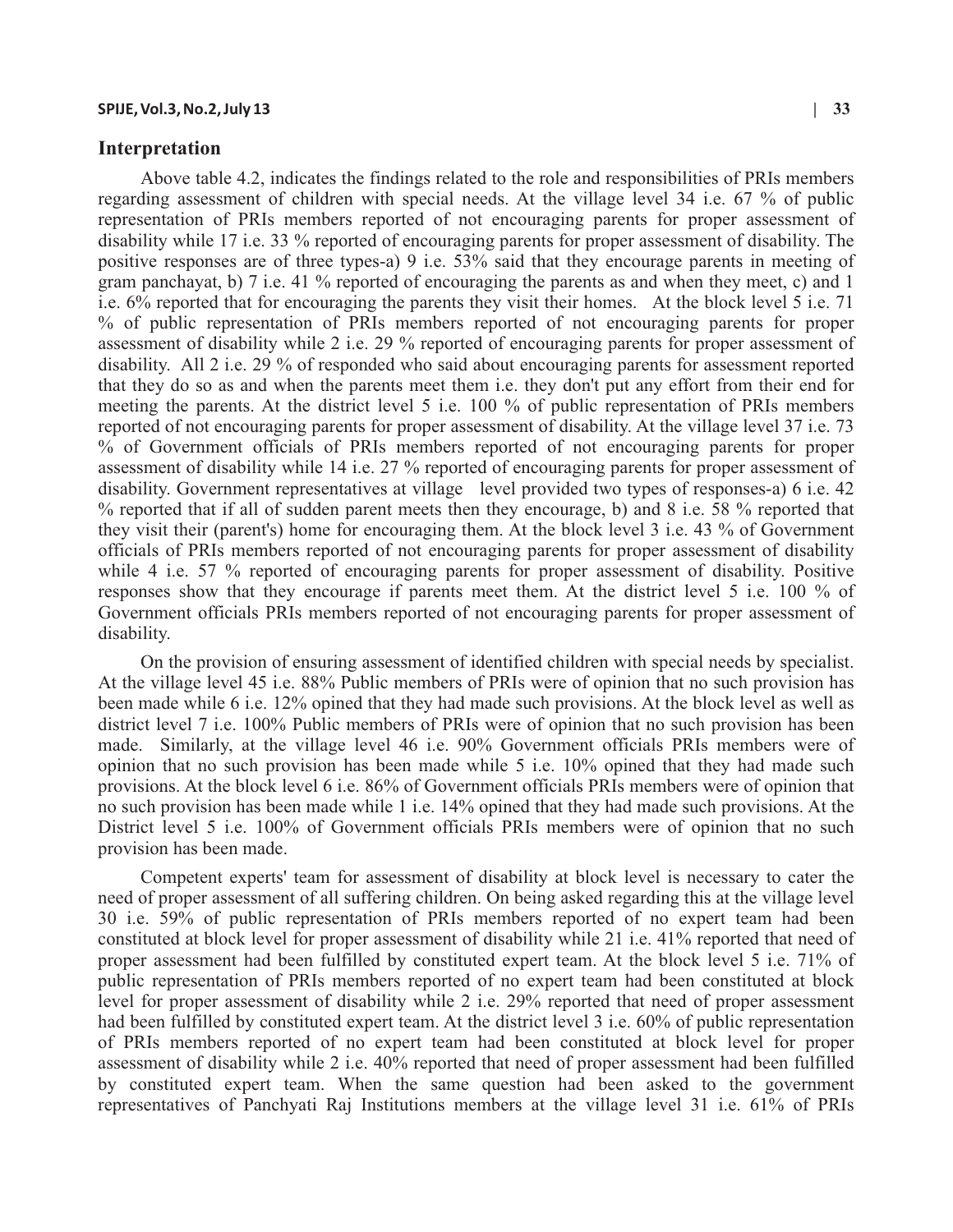members reported of no expert team had been constituted at block level for proper assessment of disability while 20 i.e. 39% reported that need of proper assessment had been fulfilled by constituted expert team. At the block level 4 i.e. 57% of public representation of PRIs members reported of no expert team had been constituted at block level for proper assessment of disability while 3 i.e. 43% reported that need of proper assessment had been fulfilled by constituted expert team. At the district level 3 i.e. 60% of PRIs members reported of no expert team had been constituted at block level for proper assessment of disability while 2 i.e. 40% reported that need of proper assessment had been fulfilled by constituted expert team.

Regarding the role of referring the disabled to suitable places for assessment at village level 27 i.e. 53% of public members responded that no such role had been undertaken while 24 i.e. 47% indicated that such role had been undertaken. Among the 47% of responded 14 i.e. 58 % and 10 i.e. 42% reported for hospitals and for schools conducted by experienced skilled and special teachers respectively. At block level 6 i.e. 86% of public members responded that no such role had been undertaken while 1 i.e. 14% indicated that such role had been undertaken. All positive responses indicate that parents were guided to send their wards at hospitals for assessment. At district level 5 i.e. 100% of public members responded that no such role had been undertaken. Similarly, when same question has been asked to government officials of PRIs at village level 30 i.e. 59 % responded that no such role had been undertaken while 21 i.e. 41 % responded that such role had been undertaken. Among the 41% of responded 12 i.e. 56 % and 9 i.e. 44% reported for hospitals and for schools conducted by experienced skilled and special teachers respectively. At block level 5 i.e. 71 % responded that no such role had been undertaken while 2 i.e. 29 % responded that such role had been undertaken. At block level all 29% i.e. 2 respondent said that they refer to hospitals. At district level 5 i.e. 100 % responded that no such role had been undertaken.

At the village level 40 i.e. 78% of the public members reported that they did not arrange adequate tool necessary for assessment of children with special needs while 11 i.e. 22% reported of making such provision. At the block level 5 i.e. 71% of the public members reported that they did not arrange adequate tool necessary for assessment of children with special needs while 2 i.e. 29% reported of making such provision. At the district level 5 i.e. 100% of the public members reported that they did not arrange adequate tool necessary for assessment of children with special needs. Similarly at village level 40 i.e. 78% of the government representatives reported that they did not arrange adequate tool necessary for assessment of children with special needs while 11 i.e. 22% reported of making such provision. At block level 4 i.e. 57% of the government representatives reported that they did not arrange adequate tool necessary for assessment of children with special needs while 3 i.e. 43% reported of making such provision. At district level 5 i.e. 100% of the government representatives reported that they did not arrange adequate tool necessary for assessment of children with special needs. Representatives who reported about arranging adequate tools could not tell name of equipments.

Disability is closely related to poverty so Financial help to poor parent is essential for assessment of their wards. On the issue of providing financial help for assessment to financially weaker section of parents of disabled. At the village level 42 i.e. 82% of public representatives of PRIs were of opinion that no such provision has been made while 9 i.e. 18% reported that they had made such provision. At the block and district level 7 i.e. 100 % of public representatives of PRIs were of opinion that no such provision has been made. Similarly government officials of all the three tiers reported that no such provision has been made.

Public as well as government representatives at all the three levels reported that no work has been done to make sure that the assessment team is adequately trained. They also informed that there